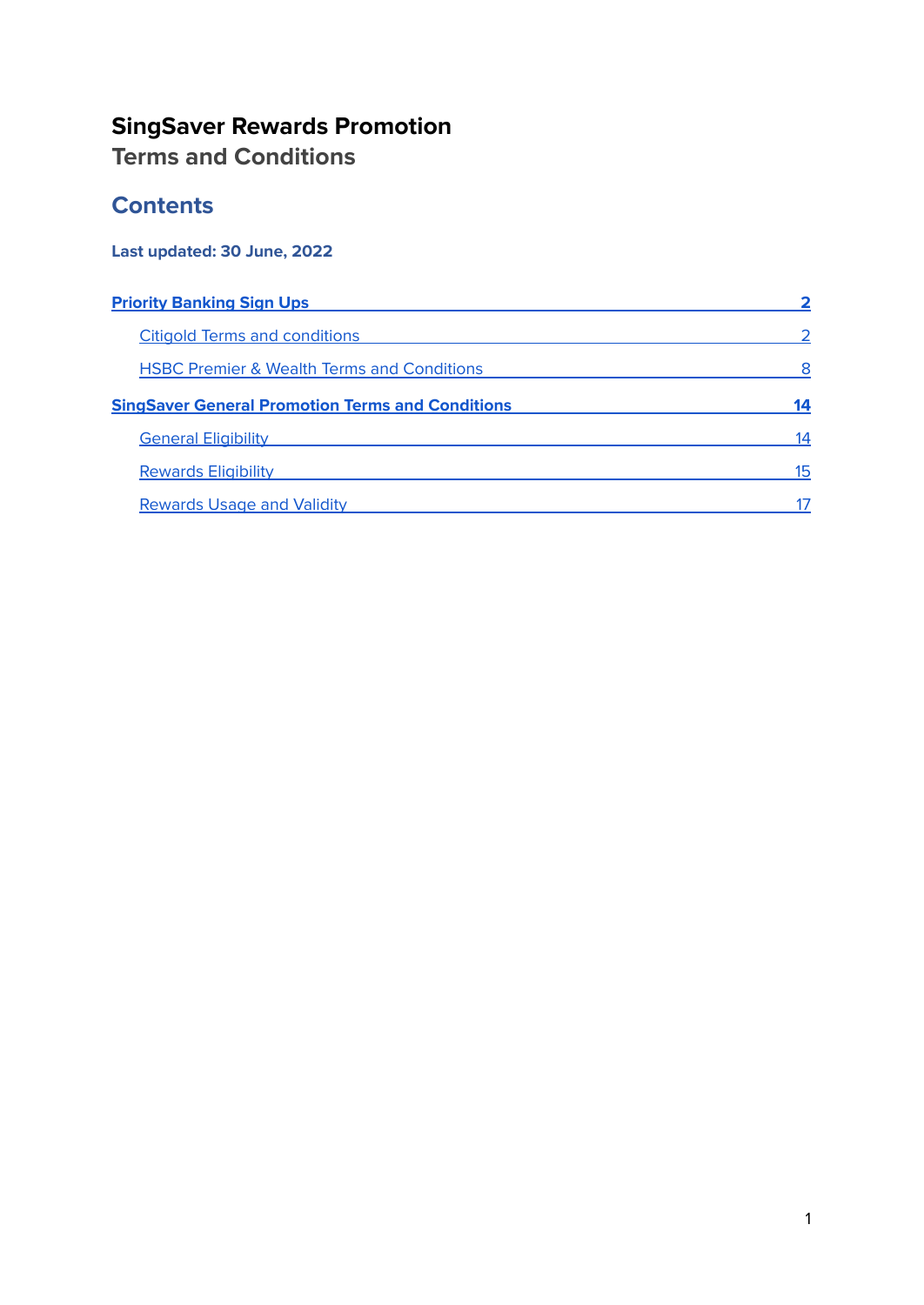# **Priority Banking Sign Ups**

### <span id="page-1-1"></span><span id="page-1-0"></span>**Citigold Terms and conditions**

- 1. This promotion ("Promotion") is organised by SingSaver Pte Ltd ("SingSaver") and is open to all residents in Singapore. Residents of Singapore include Singaporeans, Permanent Residents and foreigners holding Employment Pass, S Pass and work permit. SingSaver reserves all right to reject any rewards redemption submissions if the users are not residents of Singapore or are a United States ("U.S.") Citizen, U.S. Resident, or U.S. Green Card holder. A person is a "U.S. Resident" if he is present in the U.S. for more than 31 days in the current calendar year, and for an average of at least 183 days over the current calendar year and the preceding calendar years.
- 2. The promotion period ("Promotion Period") is between **1 - 31 July 2022**, both days inclusive, unless otherwise stated.

This Programme is only valid in conjunction with the Citi New-to-Bank Promotion. The definitions in the Citi [New-to-Bank](https://www.citibank.com.sg/global_docs/pdf/CG-wc-promo2.pdf) Promotion Terms and Conditions are applicable in this promotion.

This promotion is not valid in conjunction with any other promotion apart from the above-mentioned Citi New-to-Bank Promotion

- 3. All applications received after the specified Promotion Period, or submitted through any means other than specified below, will not be eligible for the Promotion. Any correspondence on missing and/or delayed submissions shall not be entertained.
- 4. By participating in this Promotion, each participant agrees to be bound by these Terms and Conditions. SingSaver reserves the right to amend the Terms and Conditions of the Promotion at any time, without prior notice.
- 5. To be eligible for the Promotion ("Eligible Participants"), the participant must:
	- i. Submit an application to start a new Citigold banking relationship on the promotion website www.singsaver.com.sg ("Promotion Page") during the Promotion Period.
	- ii. "New to Bank" refers to a Citi Customer who fulfills the following criteria:
		- a. is not a U.S. Person;
		- b. is at least the age of 18 during the Enrolment Month;
		- c. does not have a primary Banking Account or primary relationship in each of the last thirteen (13) calendar months before the Enrolment Month;
		- d. does not have any AUM in each of the last thirteen (13) calendar months before the Enrolment Month; and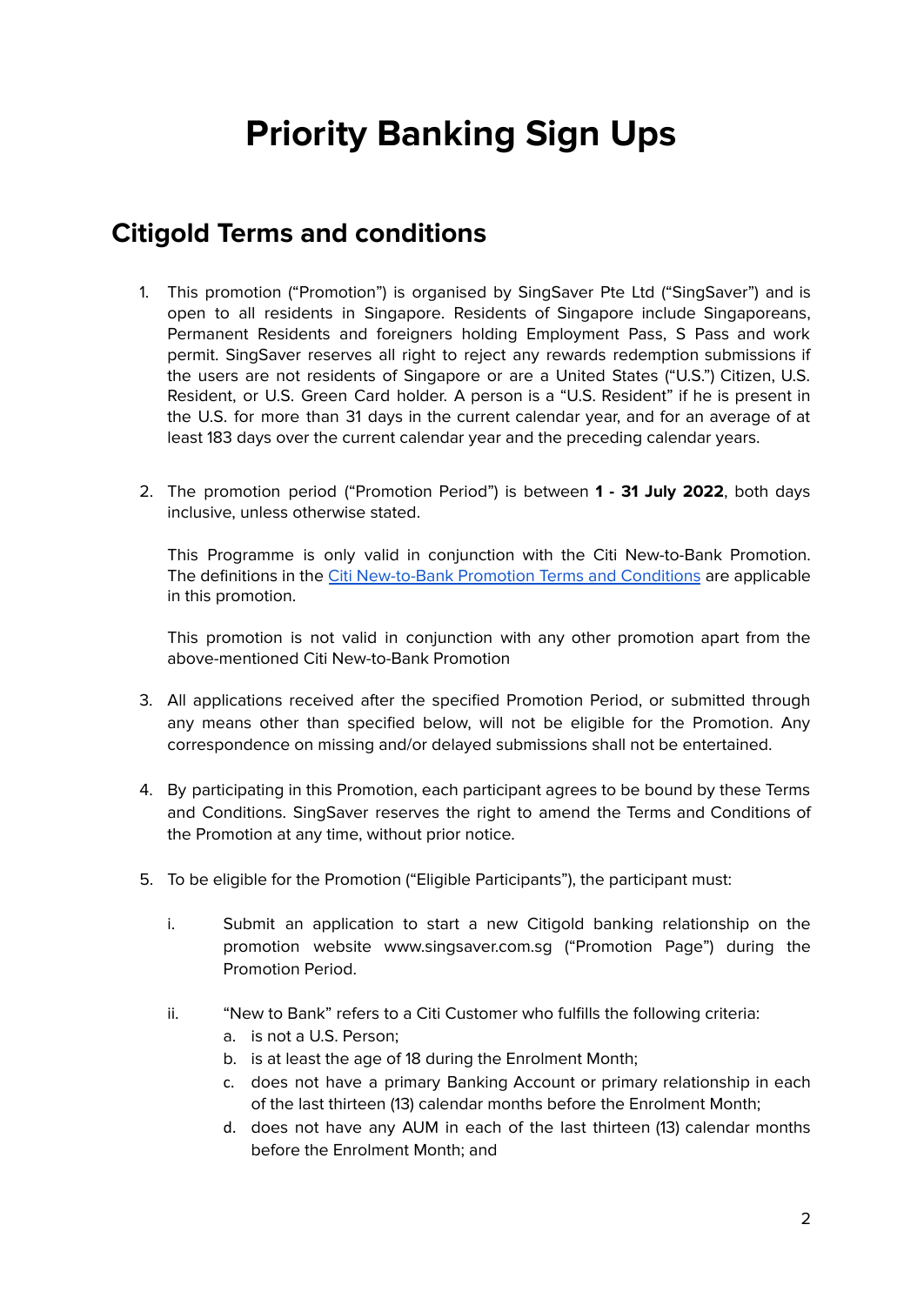- e. opens a primary sole Banking Account or a primary joint Banking Account with a person who does not have any Banking Account/ relationship with Citi.
- iii. Have their Bank Account successfully opened and approved by Citibank in accordance with the Citi New-to-Bank Promotion Terms and Conditions, such approval being final and unconditional.
	- a. The application must be submitted by **31 July 2022; and**
	- b. The Eligible Bank Account must be opened **within one month from application.**
- iv. **Deposit a minimum sum** of S\$250,000 ("Assets Under Management"), comprising of fresh funds, into the Eligible Bank Account within 3 months of account opening, including the month of account opening (refer to Table 1) where "fresh funds" means funds that do not originate from any existing account with Citibank. At point of reward fulfillment per clause 9 below, participant has to be a Citigold customer with minimum AUM of S\$250,000.

"Assets Under Management" refers to the combined balances held in a customer's primary accounts including Citibank checking and savings account, time deposits and investments. Funds credited into cash management accounts will not count towards Assets Under Management.

| <b>Month of Account Opening</b> | Deposit min. S\$250,000 AUM in fresh<br>funds |
|---------------------------------|-----------------------------------------------|
| <b>July 2022</b>                | By 31 Sep 2022                                |
| Aug 2022                        | By 30 Oct 2022                                |

Table 1

Internal transactions that will contribute to a decrease in Assets Under Management (AUM) include but are not limited to:

- a. transfer of funds from a Customer's primary account to a Customer's secondary account;
- b. payment of a Citi credit card bill or loan facility using funds in a Customer's primary account; and
- c. transfer of funds from a Customer's primary account to a cash management account
- v. Eligible Bank Account must be validly existing (i.e. must not be suspended, cancelled or terminated), in good standing, and conducted in a proper and satisfactory manner at all times, **as determined by Citibank in its sole and absolute discretion.**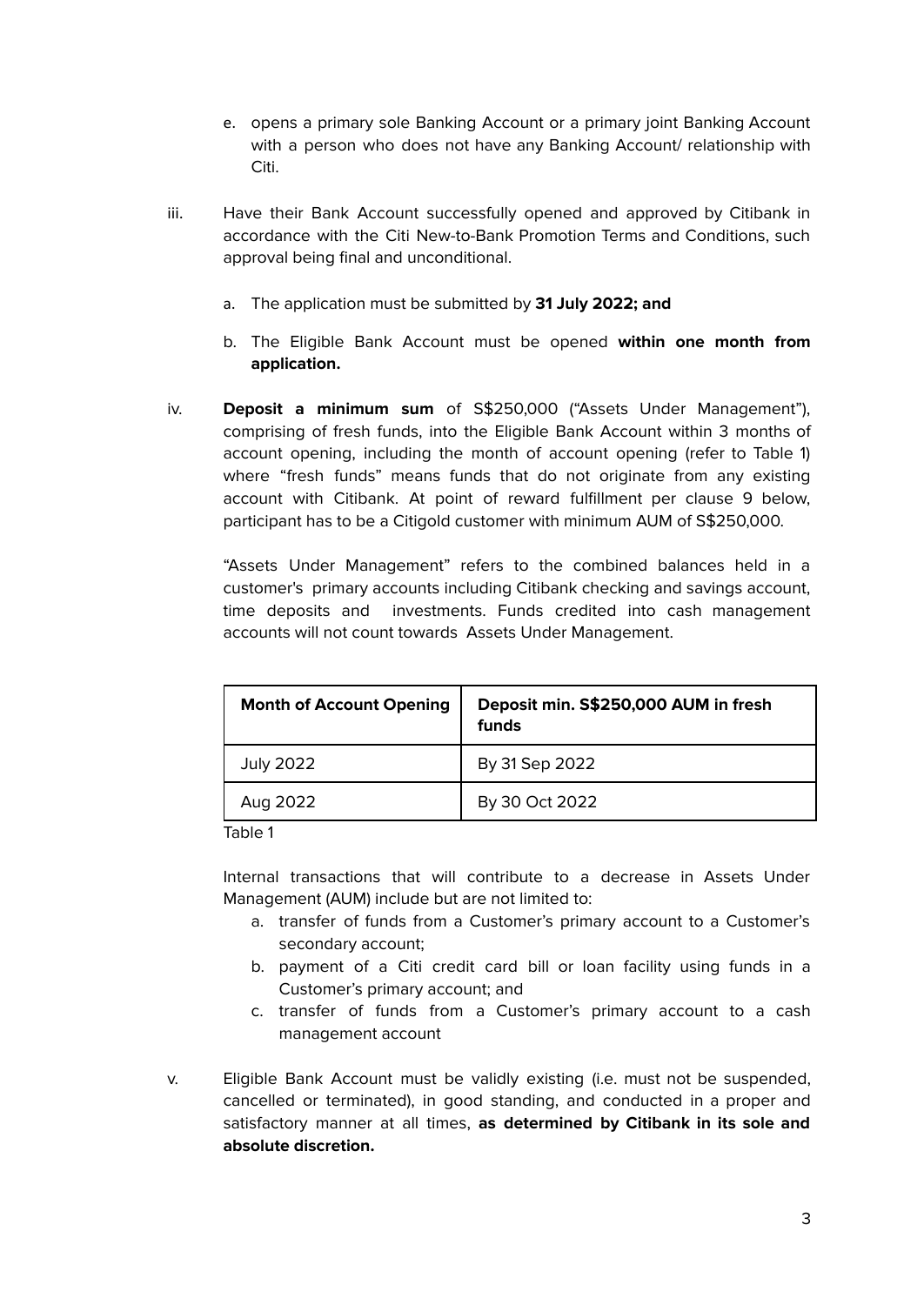- vi. Complete the Rewards Redemption Form sent to their registered email address within the first 14 days of bank account application.
	- a. Rewards Redemption Forms are unique to each individual application.

If the participant does not receive the Rewards Redemption Form immediately after submitting their application, please contact [info@singsaver.com.sg](mailto:info@singsaver.com.sg) for assistance. Participants found sharing the Rewards Redemption Form may be disqualified from receiving the rewards.

- b. Participants who do not fully complete the rewards redemption form will not be eligible for the rewards.
- 6. An Eligible Participant who has fulfilled all the conditions in Clause 5 will be eligible to receive the Reward set out in Table 2. Reward selection will be made on the Singsaver Rewards Redemption Form. Once submitted, the selection cannot be changed.

| <b>Bank</b>                      | <b>Eligibility</b>                                               | Reward <sup>^</sup>                                                                                                                             |
|----------------------------------|------------------------------------------------------------------|-------------------------------------------------------------------------------------------------------------------------------------------------|
| Citibank<br>Singapore<br>Limited | Start a new Citigold<br>banking relationship<br>and deposit min. | From 1 - 31 July 2022<br>(Both Days Inclusive)                                                                                                  |
| ("Citibank")                     | S\$250,000 AUM in<br>fresh funds within 3<br>months of account   | S\$700 Marina Bay Sands Gift<br>Certificates                                                                                                    |
|                                  | opening                                                          | OR                                                                                                                                              |
|                                  |                                                                  | Apple iPad Air (5th Generation) 10.9"<br>WiFi 64GB (worth \$879)*^                                                                              |
|                                  |                                                                  | From 1 - 7 July 2022<br>(Both Days Inclusive)                                                                                                   |
|                                  |                                                                  | <b>Additional reward of S\$100 cash</b><br>reward when you successfully apply<br>during 1 - 7 July 2022 and fulfil the<br>campaign requirements |

Table 2

\*Colour subjected to availability.

^Selection will be made on the Rewards Redemption Form. Once submitted, the selection cannot be changed.

7. An eligible customer who has fulfilled all the conditions in Clause 5 (above) will be eligible to receive the Reward set out in Table 2 above, and will receive a Rewards Notification from SingSaver confirming the redemption details for the Reward within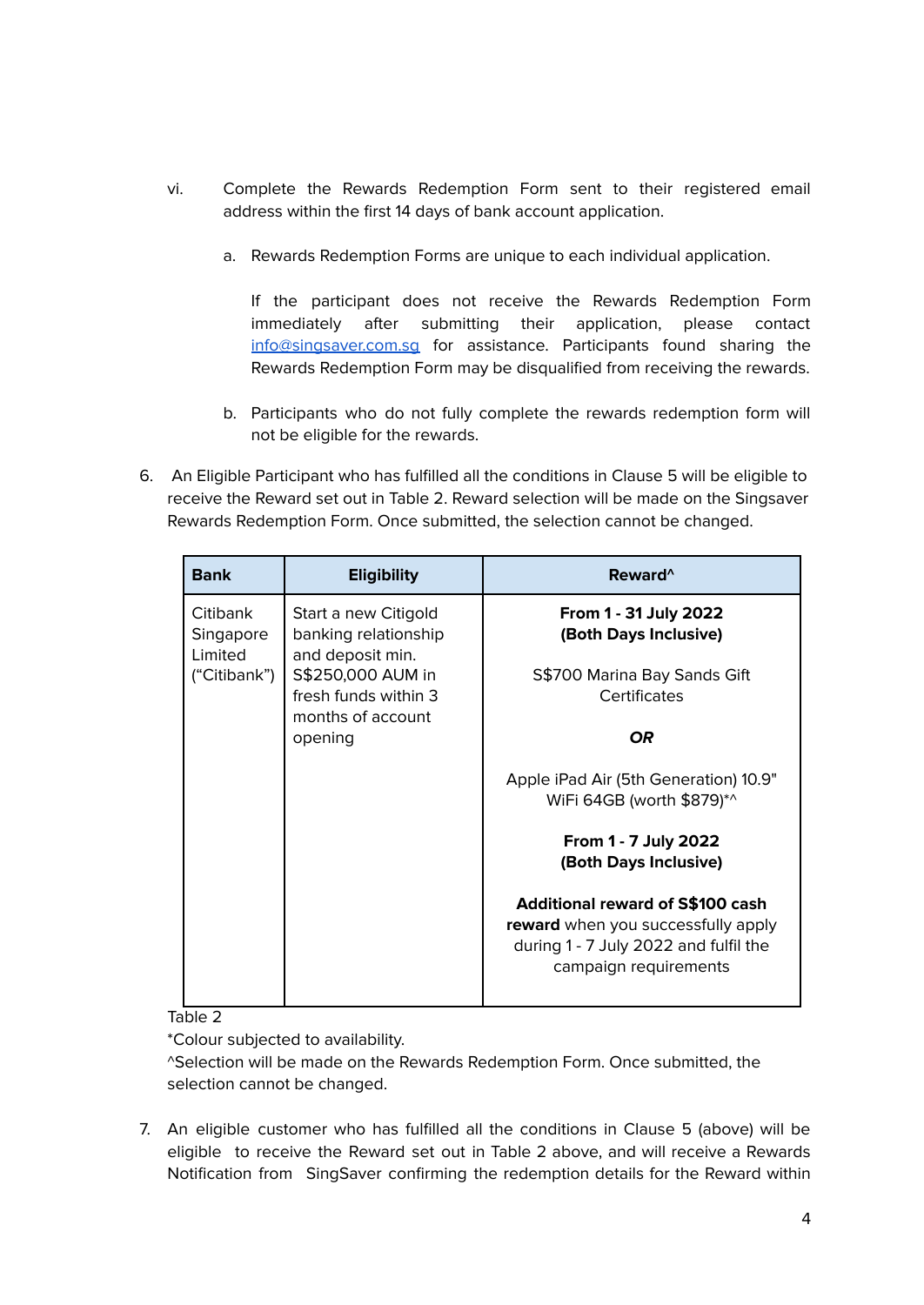**four (4) calendar months**, after depositing a minimum of \$250,000 AUM in fresh funds by the date stated in Table 1

- 8. SingSaver will send a SingSaver Rewards Redemption Form upon receiving the application under Clause 5(i). The SingSaver Rewards Redemption Form will be sent to the email address submitted to SingSaver under Clause 5(i).
	- a. SingSaver Rewards Redemption Forms are unique to each individual application. If the participant does not receive the SingSaver Rewards Redemption Form immediately after submitting their application, please contact info@singsaver.com.sg for assistance.
	- b. Participants who did not submit the SingSaver Rewards Redemption Form that is unique to their application may not be eligible for the rewards.
	- c. Participants who do not fully complete the SingSaver Rewards Redemption Form will not be eligible for the rewards.
	- d. All SingSaver Reward Redemption Forms received after 14 days of bank account application or submitted through any means other than specified above in Clause 5(i), will not be eligible for the Promotion. Any correspondence on missing and/or delayed submissions shall not be reviewed or responded to by SingSaver.
- 9. Eligible Participants will be notified of reward redemption details via email from SingSaver ("Rewards Notification Email"). The Rewards Notification Email will be sent to the participant's email address provided in the SingSaver Rewards Redemption Form within four (4) calendar months after promotion criteria is met (refer to Table 3 for date by which AUM is to be funded) or the date of completion of the Rewards Redemption Form, whichever is later.

| <b>Month of</b><br><b>Account Opening</b> | Deposit min. \$250,000<br><b>AUM in fresh funds</b> | <b>Notification of reward</b><br>redemption details from<br><b>SingSaver (for eligible</b><br>customers who have met<br>promo criteria) |
|-------------------------------------------|-----------------------------------------------------|-----------------------------------------------------------------------------------------------------------------------------------------|
| <b>July 2022</b>                          | By 31 Sep 2022                                      | By 31 Jan 2023                                                                                                                          |
| Aug 2022                                  | By 30 Oct 2022                                      | By 28 Feb 2023                                                                                                                          |

Table 3

- a. Eligible Participants are encouraged to check spam/junk folders for the Rewards Notification Email. Rewards that are not claimed past the collection period stipulated on the Rewards Notification Email will be forfeited.
- b. If the Eligible Participant fails to receive a Rewards Notification Email from SingSaver within four (4) calendar months, the Eligible Participant should send an email to info@singsaver.com.sg for assistance.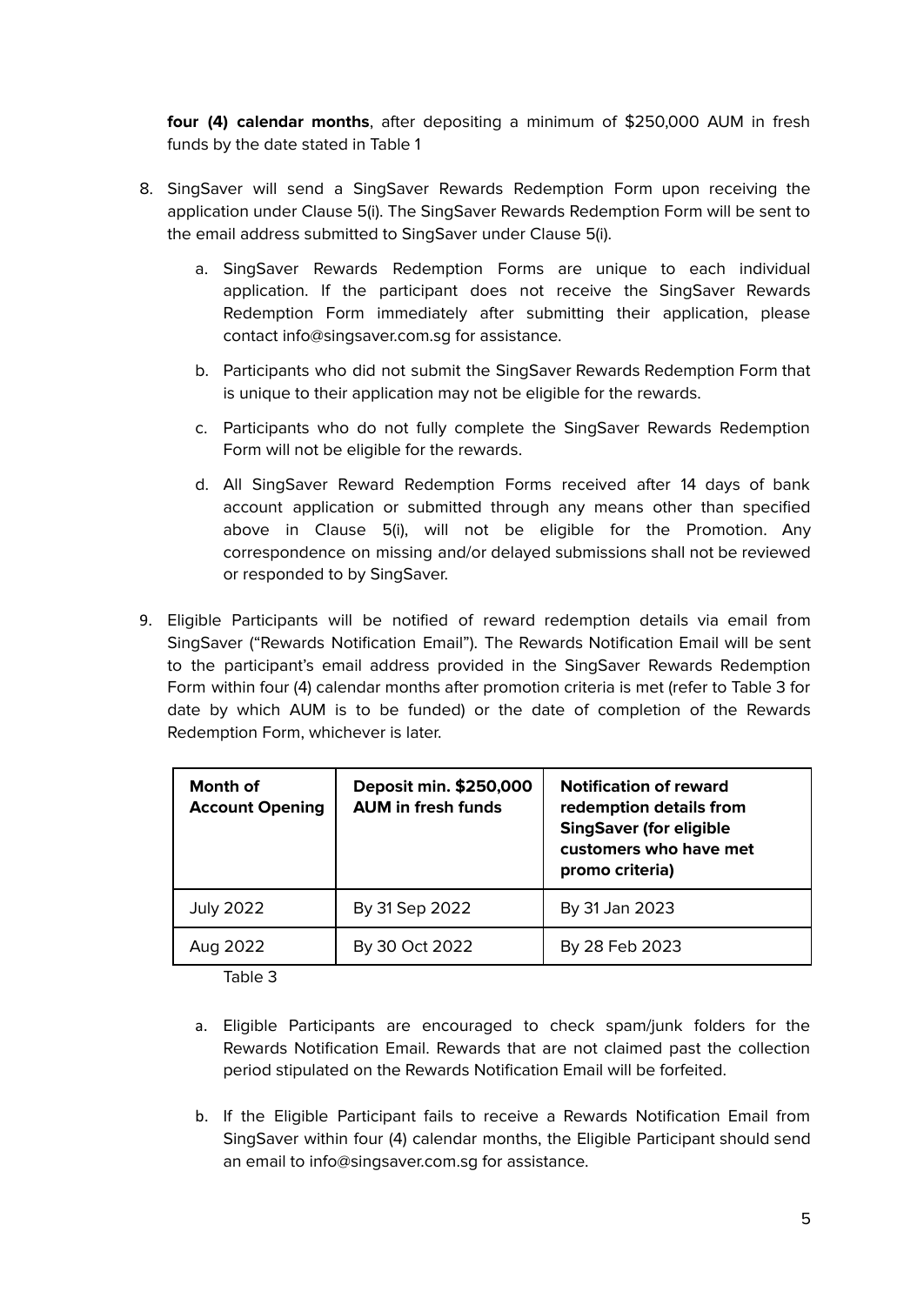- 10. SingSaver reserves the final right to change the Reward given. In the case of delays in the delivery of the Reward, SingSaver will notify the recipients and make the necessary arrangements to deliver the Reward.
- 11. SingSaver reserves the right to reject any Reward redemption if the Citigold Bank Account application is found to be made via other channels, or completed outside of the Promotion Period, and/or fraudulent, against the spirit of the promotion, or non-compliant with the Promotion Terms and Conditions. In the event of disputes, SingSaver's decision shall be final.
- 12. SingSaver reserves the right to (at its own discretion) disqualify any Eligible Participant and withhold or confiscate in full or part, any SingSaver rewards if the Eligible Participant is found to be, or reasonably suspected of participating in any form of fraudulent practices (including but not limited to false identities, doctoring images, wilful spamming or manipulation of any SingSaver's processes, or website).
- 13. Where SingSaver suspects a participant is participating in any form of unlawful activity or fraud, SingSaver reserves the right to report such activity or suspicions to the police or relevant authorities.
- 14. Approval of any Citigold Bank Account and/or product is subject to the Citibank's sole discretion at all times. SingSaver does not guarantee the approval of any bank account and/or product.
- 15. By applying for a Citigold Bank Account as part of this Promotion, an Eligible Participant agrees and consents to:
	- a. SingSaver sending the information in the Rewards Redemption Form to SingSaver's promotion partners to facilitate his/her application for the Citigold Bank Account;
	- b. Citibank disclosing to SingSaver information relating to his/her application for a Citigold Bank Account in connection with the Promotion; and
	- c. SingSaver sending relevant information in the Rewards Redemption Form to SingSaver's promotion partners to facilitate his/her redemption of the Reward
- 16. SingSaver may modify, vary, add, delete, or otherwise revise any of the terms and conditions governing the Promotion at any time at their sole and absolute discretion, without prior notice or reason.
- 17. Unless otherwise stated, this Promotion is not valid with other offers, discounts, rebates, vouchers, privileges or promotions.
- 18. By agreeing to the terms and conditions of this Promotion, you agree to receive communications from SingSaver via email and/or verified mobile number, including but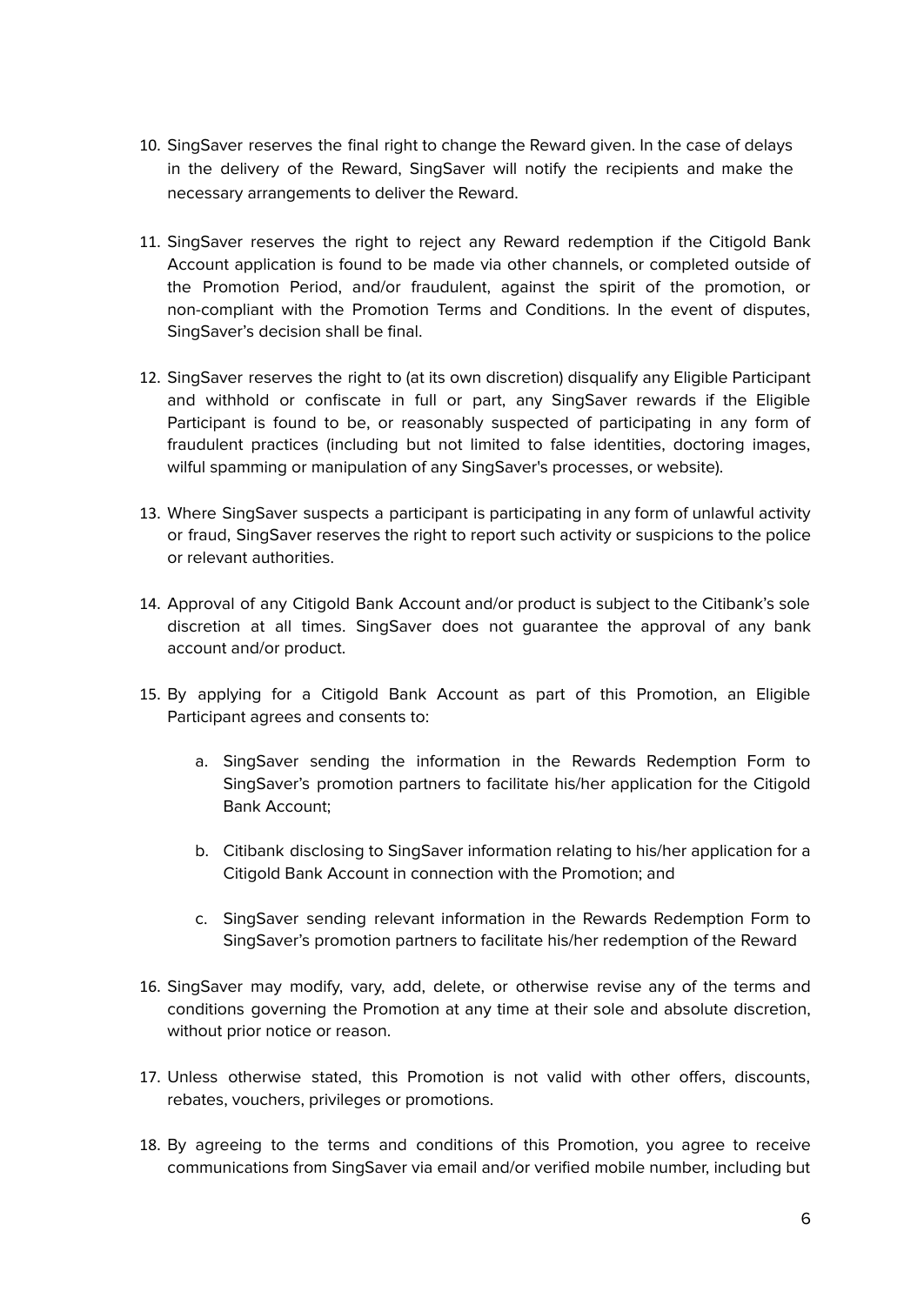not limited to SMS and calls, in accordance with SingSaver's Privacy Policy.

- 19. The SingSaver General [Promotion](#page-13-0) Terms and Conditions also apply to this Promotion.
- 20. By agreeing to the terms and conditions of this Promotion, you also agree to the Terms and Conditions of use of SingSaver.
- 21. SingSaver strives to keep our information accurate and up to date however it may sometimes differ from the information on the financial institution, service provider or specific product's site. Eligible Participants should refer to the bank's website for the most updated rates/fees/T&Cs etc on the respective product.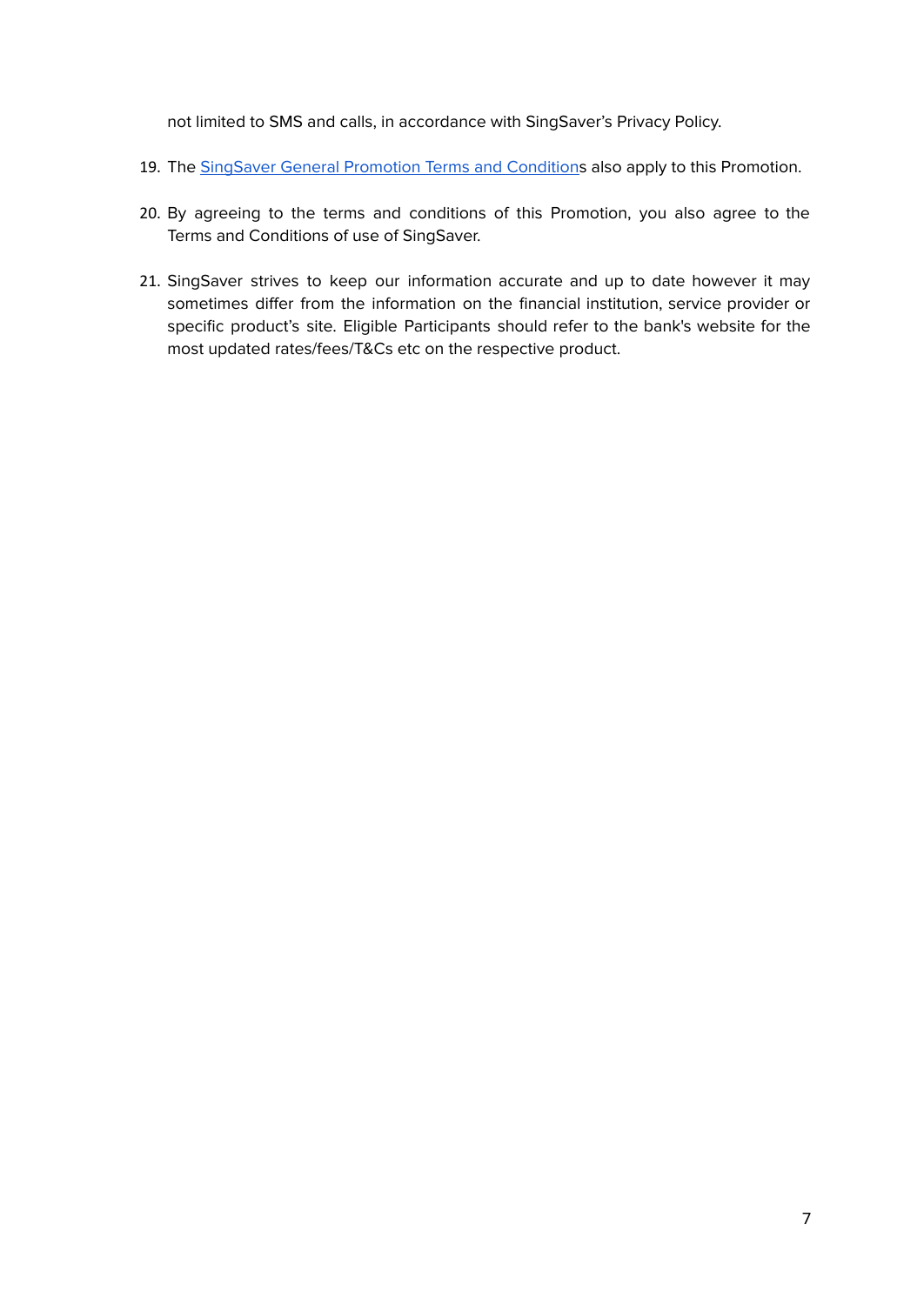## <span id="page-7-0"></span>**HSBC Premier & Wealth Terms and Conditions**

- 1. This promotion ("Promotion") is organised by SingSaver Pte Ltd ("SingSaver") and is open to all residents in Singapore. Residents of Singapore include Singaporeans, Permanent Residents and foreigners holding Employment Pass, S Pass and work permit. The HSBC Premier & Wealth Promotion Terms and Conditions ("Terms and Conditions") apply to this Promotion.
- 2. The promotion period ("Promotion Period") is between **13 June - 31 July 2022**, both days inclusive, unless otherwise stated.

Except for the **HSBC Everyday+ Rewards [Programme](https://cdn.hsbc.com.sg/content/dam/hsbc/sg/documents/accounts/everyday-global/terms-and-conditions-governing-everydayrewards-programme.pdf) and HSBC Wealth [Reward](https://cdn.hsbc.com.sg/content/dam/hsbc/sg/documents/wealth/offers/q3-2021-wealth-reward-promtion-terms-and-conditions.pdf)** [Promotion,](https://cdn.hsbc.com.sg/content/dam/hsbc/sg/documents/wealth/offers/q3-2021-wealth-reward-promtion-terms-and-conditions.pdf) this Promotion cannot be combined with other promotions offered by HSBC (Singapore) Limited ("HSBC (Singapore)").

- 3. All applications received after the specified Promotion Period, or submitted through any means other than specified below, will not be eligible for the Promotion. Any correspondence on missing and/or delayed submissions shall not be entertained.
- 4. By participating in this Promotion, each participant agrees to be bound by these Terms and Conditions. SingSaver and HSBC (Singapore) reserve the right to amend the Terms and Conditions of the Promotion at any time, without prior notice.
- 5. To be eligible for the Promotion ("Eligible Participants"), the participant must:
	- i. Be a new to bank customer i.e. does not hold any products with HSBC (Singapore) and has not cancelled any HSBC cards or terminated any HSBC Premier relationship in the past 15 months, at the time of submitting the application.
	- ii. Select the Promotion on the Promotion website [www.singsaver.com.sg](http://www.singsaver.com.sg/) ("Promotion Page") and be redirected to the HSBC (Singapore) website to submit an application for an HSBC Everyday Global Account (Premier) ("Eligible Bank Account", please refer to Table 1 for qualification criteria) as a main account holder.
	- iii. Complete and submit the application using MyInfo in the same session on HSBC (Singapore) website by **31 July 2022.**
	- iv. Have their Eligible Bank Account successfully opened and approved by HSBC (Singapore) by **15 August 2022** in accordance with the Promotion Terms and Conditions, such approval being final and unconditional.
	- v. Deposit a minimum **sum of S\$200,000** in fresh funds ("Minimum Deposit") into the Eligible HSBC Everyday Global Account (Premier) opened under this Promotion **per schedule below**, where **"fresh funds"** means a deposit of funds from outside of HSBC (Singapore) into the account. Funds transfers from any existing HSBC deposit accounts or via HSBC cheque(s), cashier's order(s) or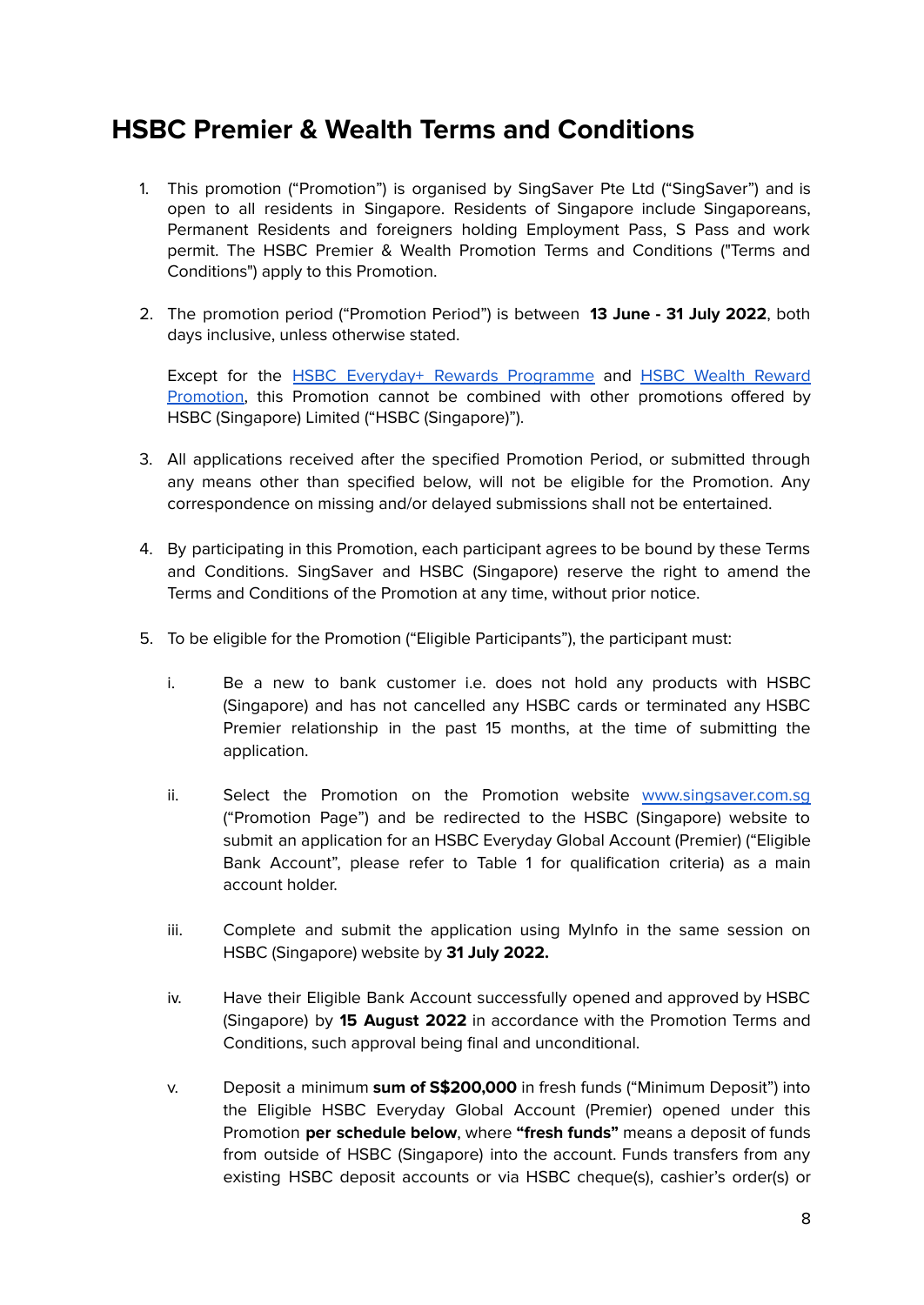demand draft(s) do not qualify for this Promotion. For the purpose of this Promotion, funds that are transferred from accounts that are closed in the last 30 days will not be eligible.

- vi. Opt in to receive HSBC marketing communications **per schedule below**; and
- vii. Successfully download and log in to HSBC Singapore app **per schedule below**; and
- viii. Successfully open an Investment Account with HSBC ("Investment Account") **per schedule below**; and
- ix. Maintain funds of at least S\$200,000 in the Eligible HSBC Everyday Global Account (Premier) opened under this Promotion **per schedule below ("Maintenance Period")**; and
- x. At point of Reward Notification per clause 9 below, the Eligible Participant must be a HSBC Premier Customer with HSBC (Singapore) with a Total Relationship Balance of at least S\$200,000 in order to receive the Reward. HSBC may levy an administration charge of SGD50 if the HSBC Premier relationship begun under this Promotion is terminated within 12 months from the date of commencement.

#### **Schedule:**

| Month of sign<br>up | Deposit fresh<br>funds of<br>S\$200,000 in<br>EGA and Open<br>Investment<br>Account by | Fresh Funds<br>Maintenance<br>Period and<br>download and<br>log in to HSBC<br>Singapore app<br>and Opt in to<br>receive HSBC<br>marketing<br>communications<br>(a) | Customers have<br>an option to<br>move their<br>funds to their<br>deposit,<br>investment.<br>and/or<br>insurance<br>portfolios while<br>maintaining<br>S\$200,000 (b) | Reward<br>notification by<br>(c) |
|---------------------|----------------------------------------------------------------------------------------|--------------------------------------------------------------------------------------------------------------------------------------------------------------------|-----------------------------------------------------------------------------------------------------------------------------------------------------------------------|----------------------------------|
| Jun 2022            | 15 Jul 2022                                                                            | 01 Aug - 31 Oct<br>2022                                                                                                                                            | 01 Nov 2022                                                                                                                                                           | 31 Dec 2022                      |
| Jul 2022            | 15 Aug 2022                                                                            | 01 Sep - 30 Nov<br>2022                                                                                                                                            | 01 Dec 2022                                                                                                                                                           | 31 Jan 2023                      |

- (a) For the 3 months period as per schedule above, a minimum sum of S\$200,000 deposit are to be maintained
- (b) Customers need to remain as HSBC Premier customers with a Total Relationship Balance of at least S\$200,000 in deposits, investments, and/or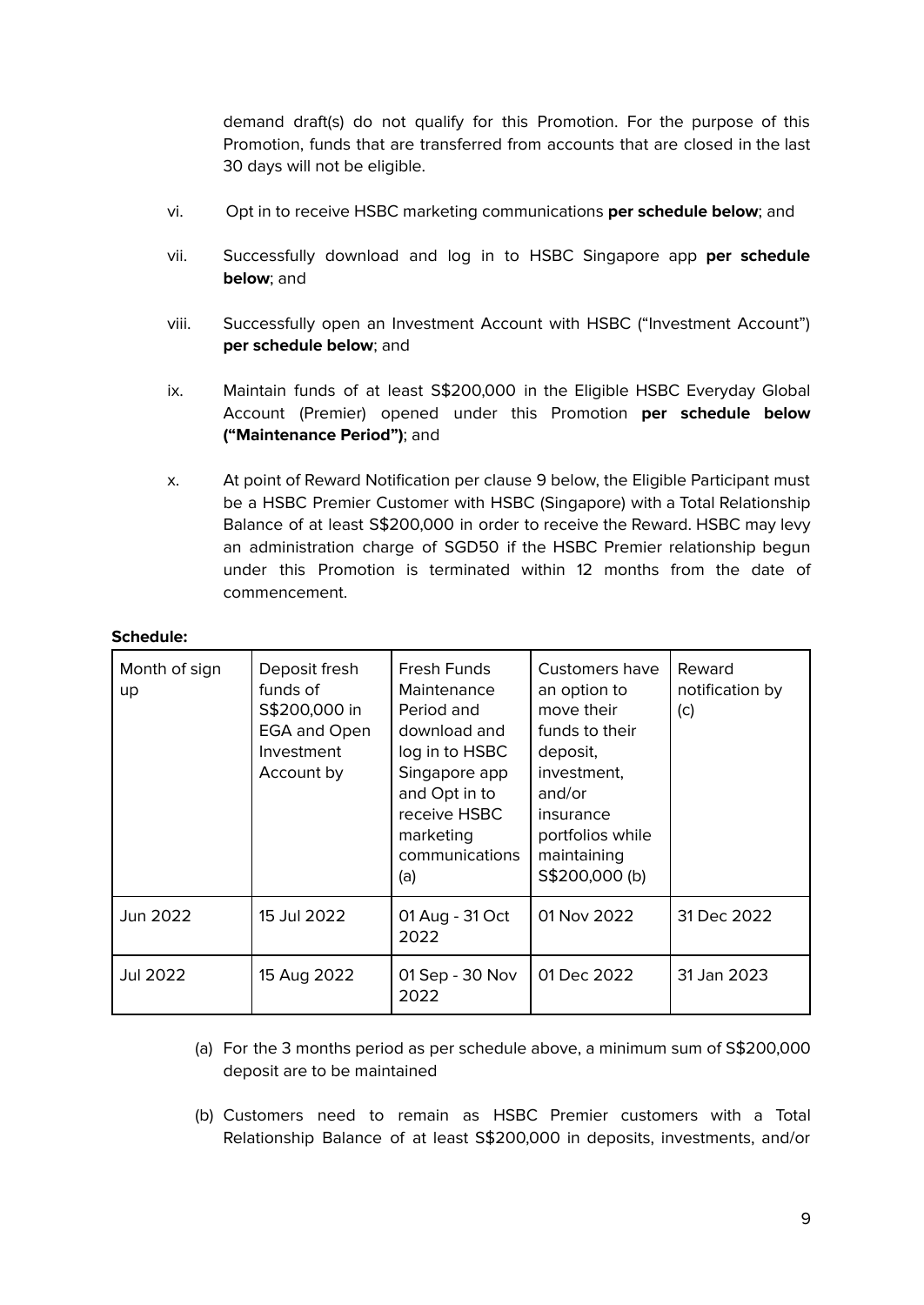insurance is required till the reward is fulfilled.

- (c) When conditions as above sections (a) and (b) are fulfilled, only then will the customers be considered eligible for the incentive
- xi. The Eligible Bank Account must be validly existing (i.e. must not be suspended, cancelled or terminated), in good standing, and conducted in a proper and satisfactory manner at all times, as determined by HSBC in its sole and absolute discretion, in order for the participant to be eligible for the Reward set out in Table 1 below.
- xii. Complete (within the first 14 days of applying for the Eligible Bank Account) the Rewards Redemption Form sent to their registered email address.
	- a. Rewards Redemption Forms are unique to each individual application.

If the participant does not receive the Rewards Redemption Form immediately after submitting their application, please contact [info@singsaver.com.sg](mailto:info@singsaver.com.sg) for assistance. Participants found sharing the Rewards Redemption Form may be disqualified from receiving the rewards.

- b. Ensure that the email address submitted in the Rewards Redemption Form is the same email address as used in the application for the Eligible Bank Account.
- c. Participants who do not fully complete & submit the Rewards Redemption Form per above will not be eligible for the rewards.
- 6. For the purpose of this Promotion, "Investment Account" refers to the following accounts :
- a. HSBC Unit Trust Investment Account;
- b. HSBC Equity Investment Account:
- c. HSBC Bond Investment Account; and
- d. HSBC Structured Product Investment Account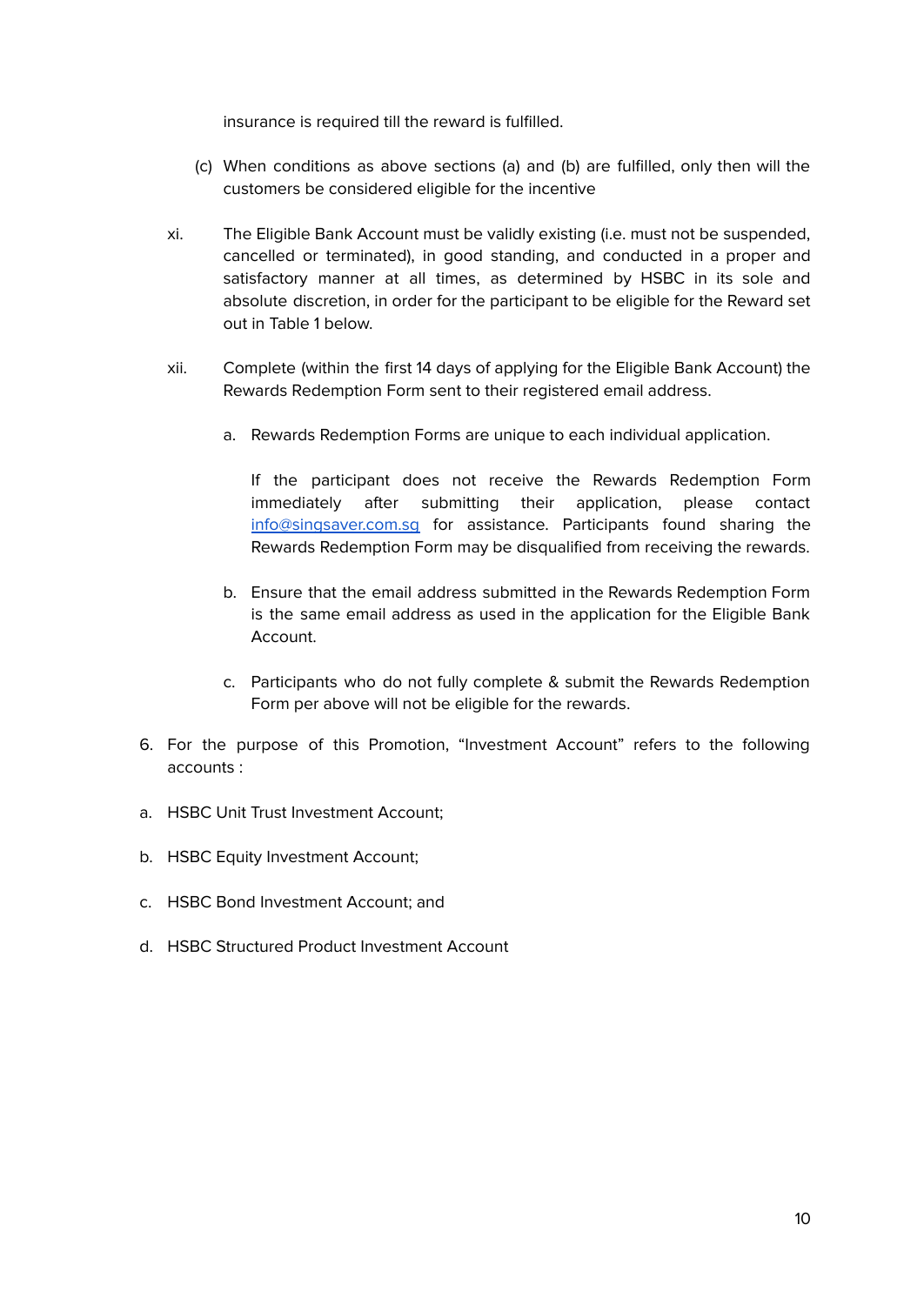#### **Eligible Bank Account and Reward:**

| <b>Bank</b>                | <b>Product/Service</b>                                                                    | <b>Reward</b>                                                                                           |
|----------------------------|-------------------------------------------------------------------------------------------|---------------------------------------------------------------------------------------------------------|
| <b>HSBC</b><br>(Singapore) | <b>HSBC Everyday</b><br><b>Global Account</b><br>(Premier) &<br><b>Investment Account</b> | *Apple iPhone 13 Pro Max 128GB<br>(worth S\$1,799)<br><b>OR</b><br>*OTO Vanda VN-01<br>(worth S\$1,880) |

Table 1

\*Colour selection will be done during redemption collection. Colours are subject to availability.

- 7. Determination of the source of application is done via HSBC (Singapore) using the email address and contact number provided during application and at HSBC (Singapore)'s full discretion.
- 8. In the event of any dispute on the attribution of application source, SingSaver reserves the right to defer to HSBC (Singapore) to determine the application source.
- 9. An Eligible Participant who has fulfilled all the conditions in Clause 5 (above) will be eligible to receive the Reward set out in Table 1 above, and will receive a Rewards Notification Email from SingSaver confirming the redemption details for the Rewards within **six (6) calendar months** from the date of completion of all promotion criteria (i.e. by 31 January 2023) in clause 5 above unless otherwise stated.
- 10. Eligible applicants will be notified of successful Reward issuance via email from SingSaver, to the email address provided in the Rewards Redemption Form ("Rewards Notification Email").

Eligible applicants are encouraged to check spam/junk folders for the Rewards Notification Email as there may be accidental redirects by the email client. Rewards that are not claimed past the collection period stipulated on the Rewards Notification Email will be forfeited.

11. If the Eligible Participant fails to receive a Rewards Notification Email from SingSaver within six (6) calendar months (i.e. by 31 January 2023) as stated in clause 9, participants should send an email to [info@singsaver.com.sg](mailto:info@singsaver.com.sg) for assistance.

**All Promotion rewards will cease by 31 January 2023.** Any correspondence on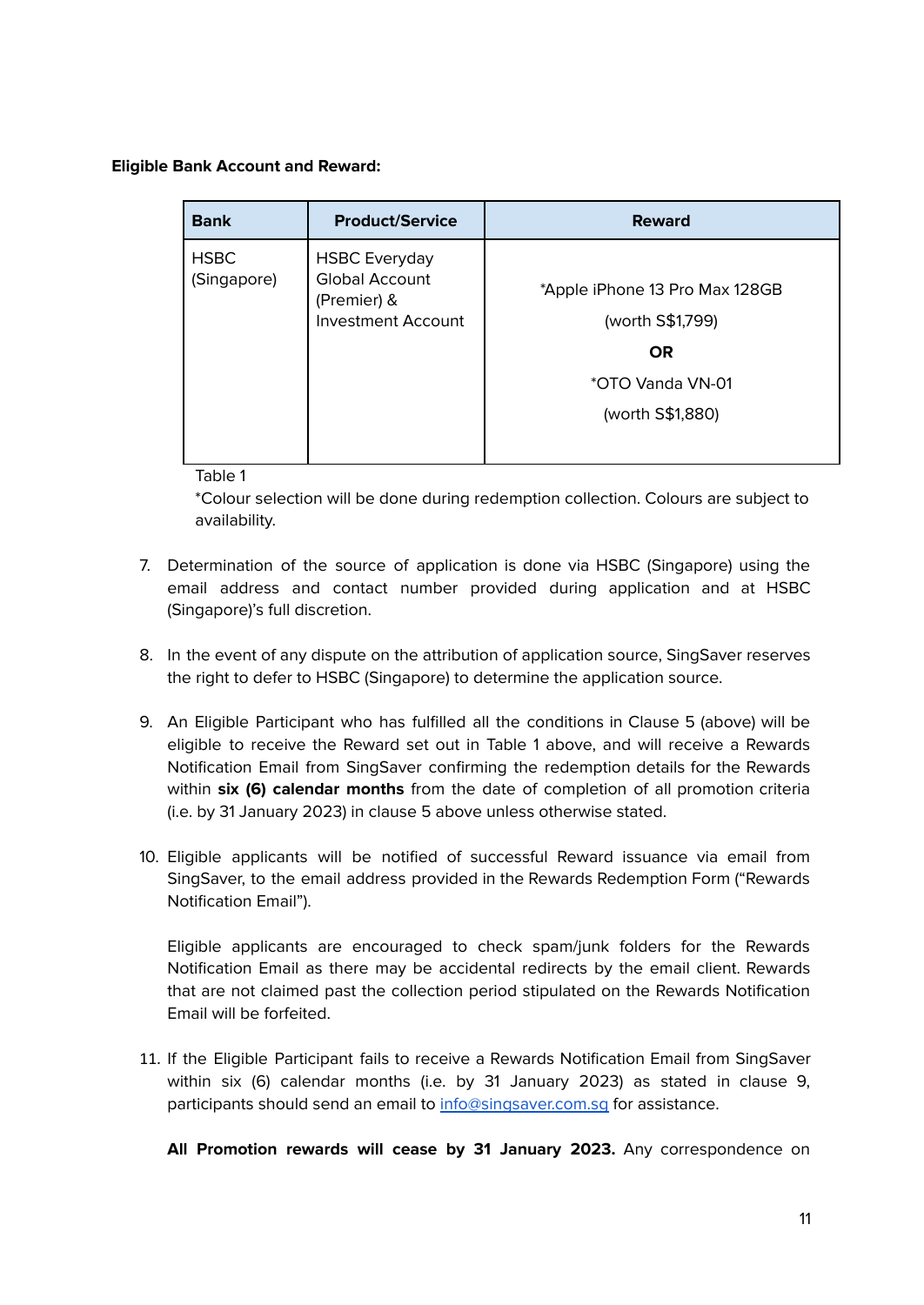missing rewards shall not be reviewed or responded to by SingSaver after 15 February 2023.

- 12. All Reward Redemption Forms received after 14 days of applying for the Eligible Bank Account or submitted through any means other than specified above in Clause 5, will not be eligible for the Promotion. Any correspondence on missing and/or delayed submissions shall not be reviewed or responded to by SingSaver or HSBC (Singapore).
- 13. The Reward set out in Table 1 above is strictly non-exchangeable for cash, any other item or HSBC (Singapore) reward, rewards point, or credit, or in kind, in all cases.
- 14. SingSaver reserves the final right to change the Rewards given. In the case of delays in the delivery of the Rewards, SingSaver will notify the recipients and make the necessary arrangements to deliver the Rewards. The Rewards are strictly non-exchangeable for cash, any other item or reward, rewards point, or credit, or in kind, in all cases.
- 15. SingSaver reserves the right to reject any Reward Redemption if application for the Eligible Bank Account is found to be made via other channels, or completed outside of the Promotion Period, and/or fraudulent, against the spirit of the promotion, or non-compliant with the Promotion Terms and Conditions. In the event of disputes, SingSaver's decision shall be final.
- 16. SingSaver reserves the right to (at its own discretion) disqualify any participant and withhold or confiscate in full or part, any SingSaver rewards if the participant is found to be, or reasonably suspected of participating in any form of fraudulent practices (including but not limited to false identities, doctoring images, wilful spamming or manipulation of any SingSaver's processes, or website).
- 17. Where SingSaver suspects a participant is participating in any form of unlawful activity or fraud, SingSaver reserves the right to report such activity or suspicions to the police or relevant authorities.
- 18. Approval of any Eligible Bank Account and/or Product is subject to HSBC (Singapore)'s sole discretion at all times. SingSaver does not guarantee the approval of any Eligible Bank Account and/or Product,
- 19. By applying for an Eligible Bank Account as part of this Promotion, an Eligible Participant agrees and consents to:
	- a. SingSaver sending the information in the Rewards Redemption Form to SingSaver's promotion partners to facilitate his/her application for the Eligible Bank Account; and
	- b. HSBC (Singapore) disclosing to SingSaver information relating to his/her application for an Eligible Bank Account in connection with the Promotion,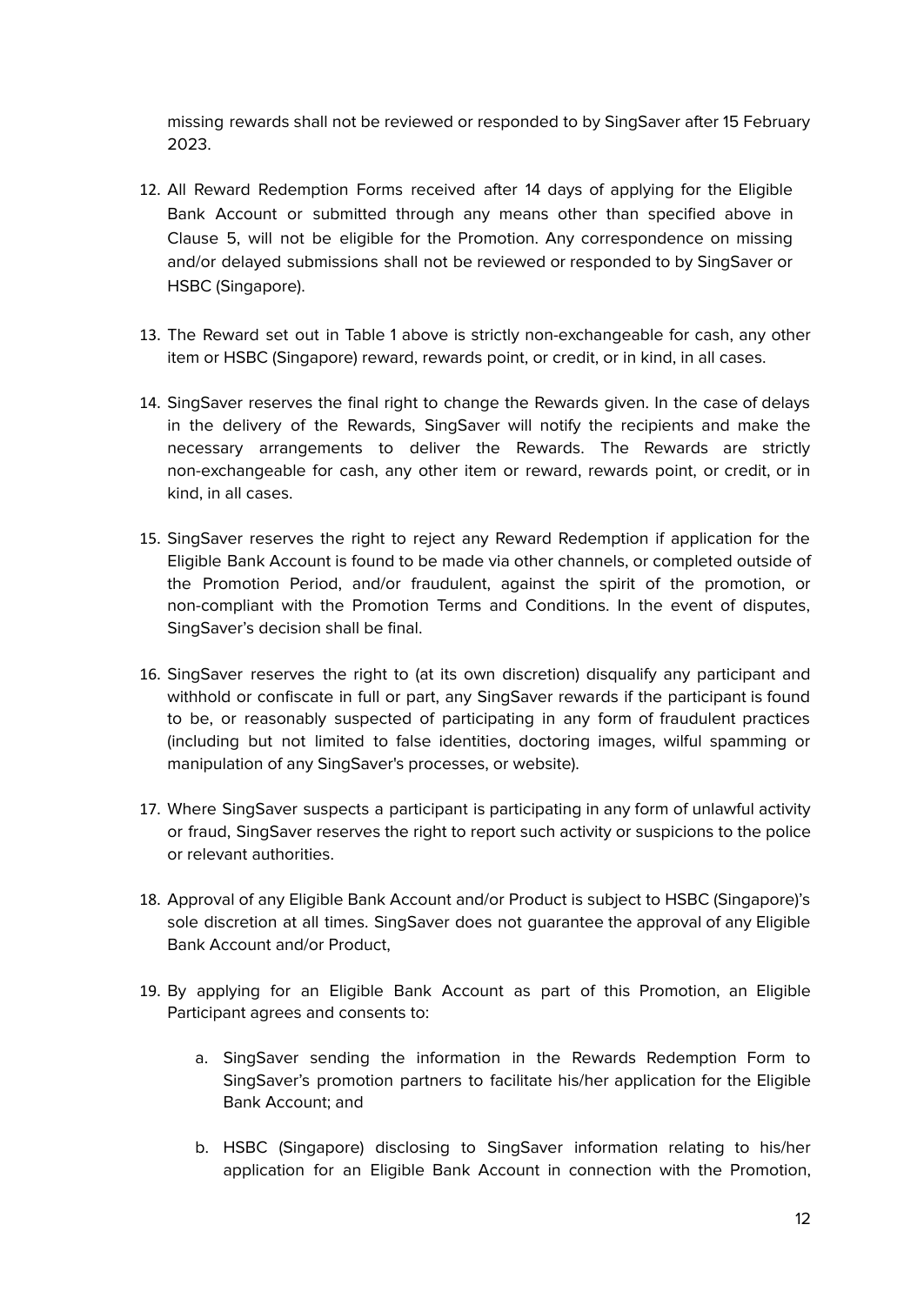including whether his/her application is successful, for the purpose of SingSaver running the Promotion (including administering fulfilment of any Rewards under the Promotion).

- c. SingSaver sending relevant information in the Rewards Redemption Form to SingSaver's promotion partners to facilitate his/her redemption of the Reward.
- 20. SingSaver may modify, vary, add, delete, or otherwise revise any of the terms and conditions governing the Promotion at any time at their sole and absolute discretion, without prior notice or reason.
- 21. Unless otherwise stated, this Promotion is not valid with other offers, discounts, rebates, vouchers, privileges or promotions.
- 22. By agreeing to the terms and conditions of this Promotion, you agree to receive communications from SingSaver via email and/or verified mobile number, including but not limited to SMS and calls, in accordance with [SingSaver's](https://www.singsaver.com.sg/privacy-policy) Privacy Policy.
- 23. The SingSaver General Promotion Terms and [Conditions](#page-13-0) also apply to this Promotion.
- 24. By agreeing to the terms and conditions of this Promotion, you also agree to the Terms and [Conditions](https://www.singsaver.com.sg/terms) of use of SingSaver.
- 25. SingSaver strives to keep our information accurate and up to date however it may sometimes differ from the information on the financial institution, service provider or specific product's site. Eligible Participants should refer to the bank's website for the most updated rates/fees/T&Cs etc on the respective product.
- 26. Terms and conditions governing HSBC Premier and the relevant products will apply. For the terms and conditions governing HSBC Accounts, please visit the HSBC (Singapore) official website.
- 27. Terms and [conditions](https://assets.contentstack.io/v3/assets/bltc05b5aa7ae1c3a47/blt03c3169fc74eda5d/61e7a9c4086e4f73bba5fa88/investment-account-opening-booklet.pdf) contained in the Investment Terms, the Risk Disclosure Statements and the General Terms will apply.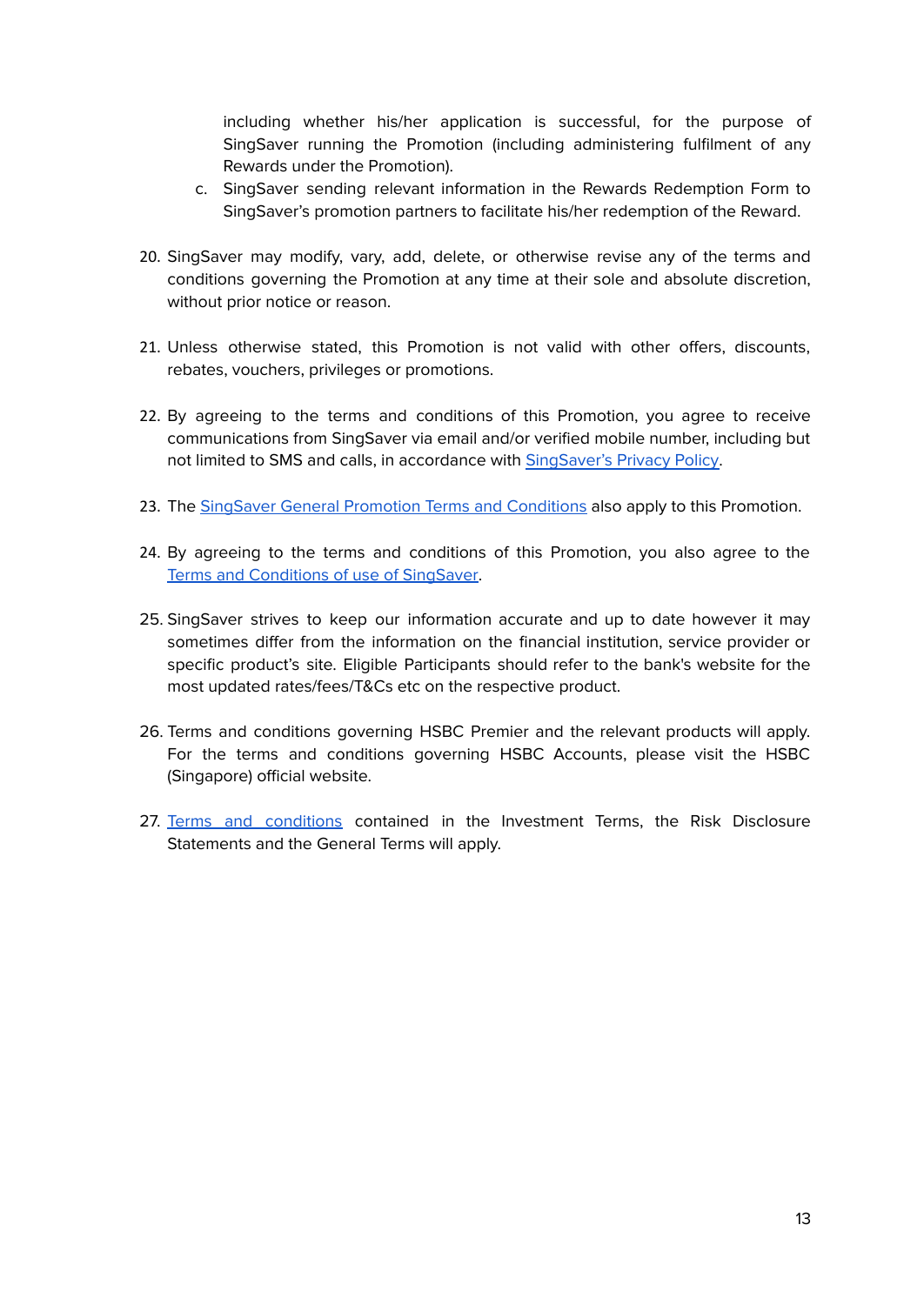## **SingSaver General Promotion Terms and Conditions**

## <span id="page-13-1"></span><span id="page-13-0"></span>**General Eligibility**

- 1. Each participant ("Participant") in any promotion by SingSaver Pte Ltd ("SingSaver") agrees to be bound by its terms and conditions, including SingSaver Terms and Conditions, and all related promotion terms and conditions.
- 2. Participants acknowledge and agree that approvals on applications for all financial products (including but not limited to credit cards, insurance, and loans) are made at each product issuer's discretion. Their decisions are final and SingSaver does not guarantee the approval of any financial product, including but not limited to Credit Cards products.
- 3. Promotions are valid for a specified time period ("Promotion Period"). All applications received after the specified Promotion Period or submitted through any means other than specified in the relevant promotion terms and conditions, will not be eligible for the Promotion. Any correspondence on missing and/or delayed submissions shall not be entertained.
- 4. By applying for any products via SingSaver, you consent to the product providers (including, but not limited to the relevant insurance providers, card issuers, loan providers) updating SingSaver about the status of your application, including whether your application is successful.
- 5. Promotional activities organised by SingSaver ("SingSaver Promotions") are open to all residents of Singapore, meaning Singaporeans, Singapore Permanent Residents and holders of Employment Pass, S Pass, or a Singapore work permit. SingSaver reserves the right to reject any rewards redemption submissions from users who are not residents of Singapore, unless otherwise stated.
- 6. **SingSaver reserves the final right to change the Reward given**. In the case of delays in the delivery of the Reward, SingSaver will notify the Successful Applicant and make the necessary arrangements for Successful Applicant to collect the Reward.
- 7. SingSaver may modify, vary, add, delete or otherwise revise any of the terms and conditions governing the Promotion at any time at their sole and absolute discretion, without prior notice or reason.
- 8. In case of any dispute, SingSaver reserves the right to make the final decision, which shall be binding on all participants.
- 9. SingSaver reserves the right to disqualify any participant and withhold or confiscate in full or part, any SingSaver rewards if the participant is found to be, or reasonably suspected of participating in any form of fraudulent practices (including but not limited to false identities, doctoring images, wilful spamming or manipulation of any SingSaver's processes, or website).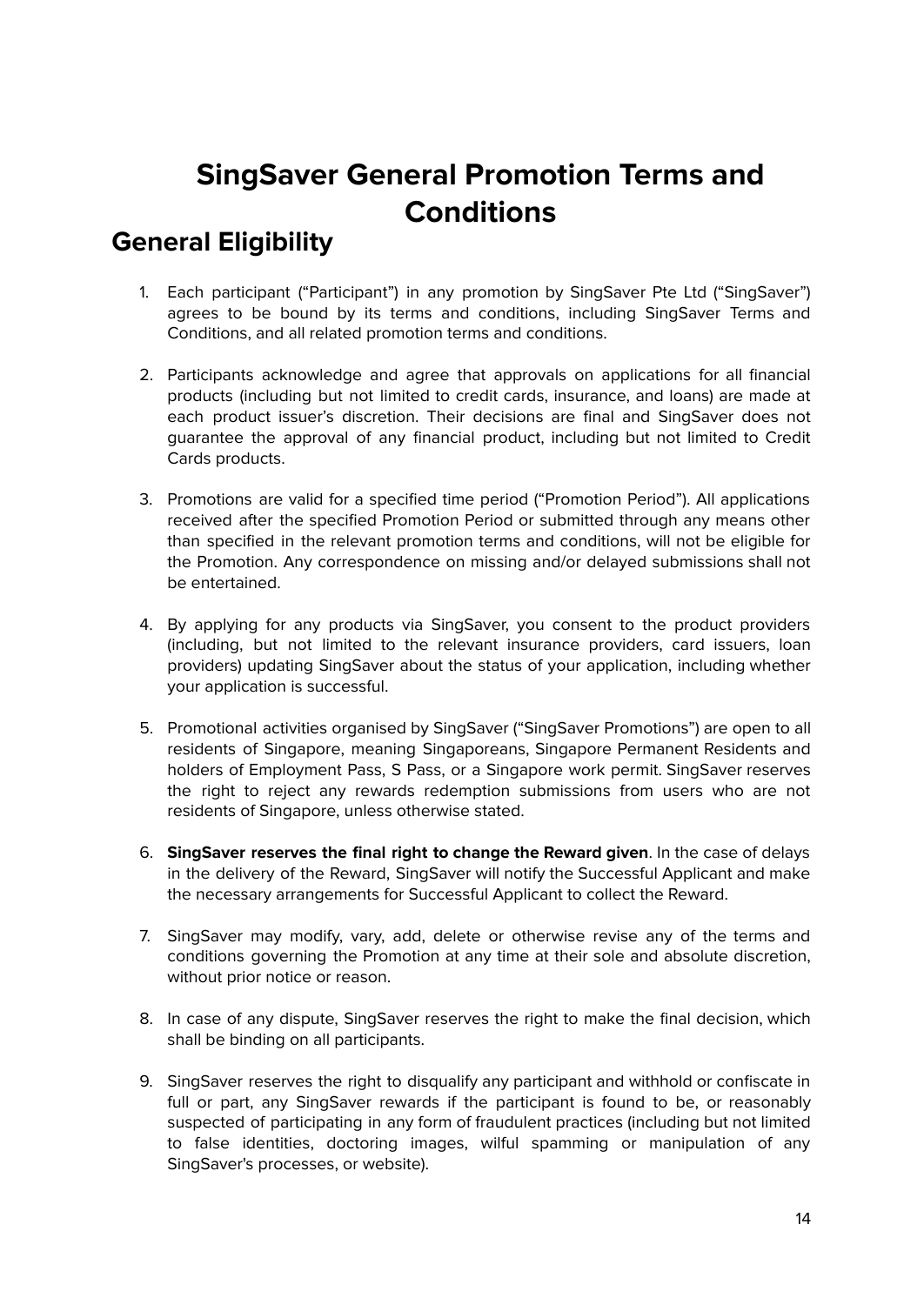Where we suspect a participant is participating in any form of unlawful activity or fraud, we reserve the right to report such activity or suspicions to the police or relevant authorities.

- 10. "Winning Reward" is defined as the reward awarded to a limited number of eligible applications as determined by the terms and conditions of the Promotion and is differentiated from the approval reward from other non-winning eligible applications received.
- 11. Acceptance of any Winning Reward shall constitute consent on the Winner's part to allow the use of the Winner's name, image, voice and/or likeness by SingSaver for editorial, advertising, promotional, marketing and/or other purposes on social media or SingSaver website, without further compensation except where prohibited by law.
- 12. By agreeing to the terms and conditions of this Promotion, you agree to receive communications from SingSaver via email and/or verified mobile number, including but not limited to SMS and calls in accordance with [SingSaver's](https://www.singsaver.com.sg/privacy-policy) Privacy Policy.
- 13. By agreeing to the terms and conditions of this Promotion, you also agree to the Terms and [Conditions](https://www.singsaver.com.sg/terms) of use of SingSaver.

### <span id="page-14-0"></span>**Rewards Eligibility**

- 14. Eligible Participants who qualify to receive SingSaver rewards will receive an email from SingSaver confirming the reward redemption details within three calendar months from the date of product approval (e.g. card approval), or the date of completion of the Rewards Redemption Form, whichever is later.
- 15. Where eligibility for SingSaver Promotion rewards are conditional on eligible product approval by the financial product issuer:
	- a. Participants acknowledge and agree that approvals on applications for all financial products (including but not limited to credit cards, insurance, and loans) are made at each product issuer's discretion. Their decisions are final; SingSaver does not guarantee the approval of any financial products.
	- b. The approved financial product must have been applied for via SingSaver. SingSaver shall consult with its product issuing partners to verify this, and the final decision on rewards eligibility shall be final.
- 16. Participants of SingSaver Promotions must follow all instructions set out in the Promotion Terms and Conditions, and submit the completed the Rewards Redemption Form containing accurate information, in order for SingSaver to verify their eligibility for rewards. For avoidance of doubt, Rewards Redemption Forms received more than **fourteen (14) days** after the specified Promotion Period, or submitted through any means other than specified above, will not be eligible for the Reward.
- 17. Participants may only submit their information via Rewards Redemption Forms sent directly to the email address provided when they apply for products via SingSaver.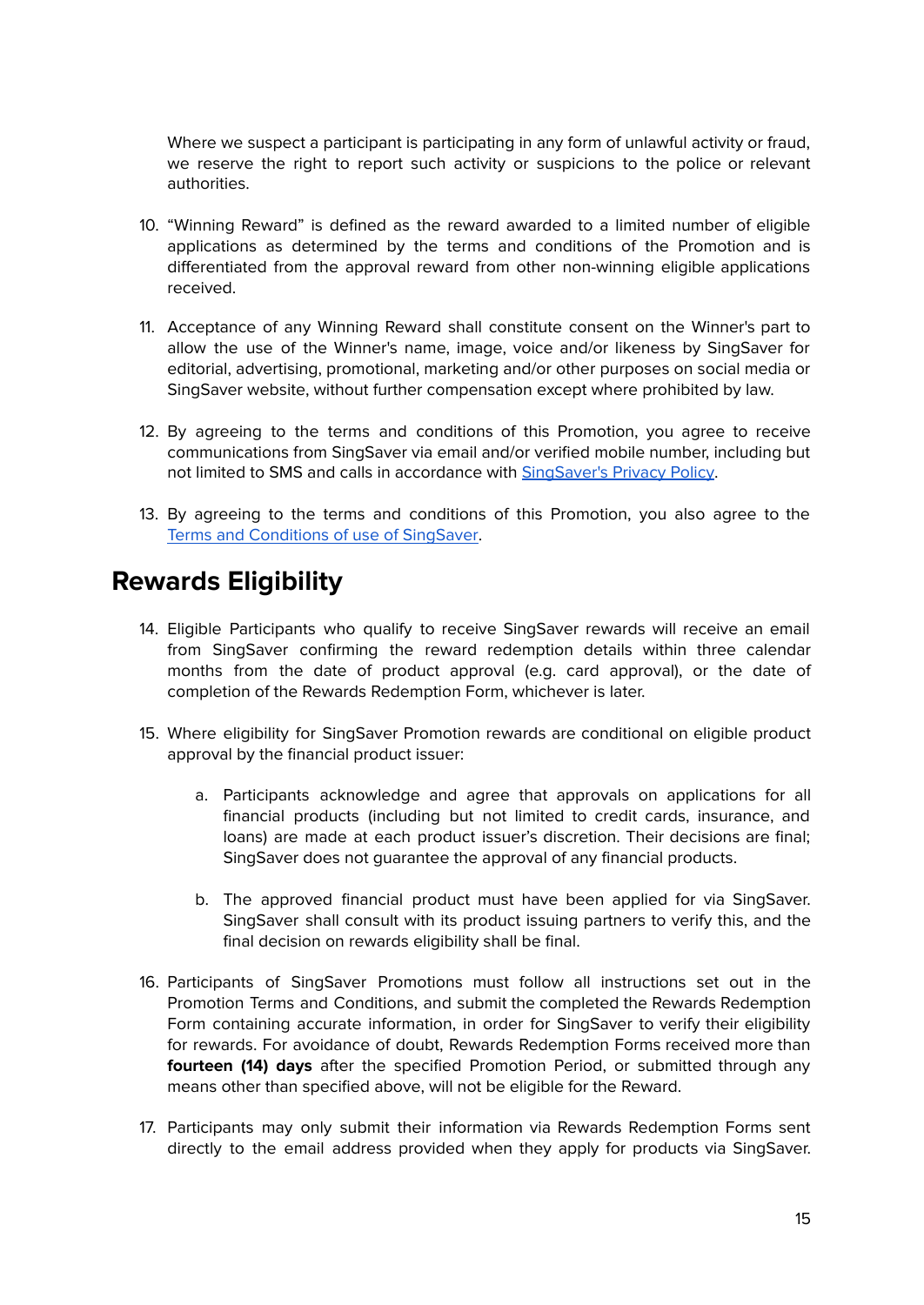The participant experience for this is as follows:

- a. Click to apply for a Citigold Relationship with a Citibank Bank Account on SingSaver
- b. Provide an accurate email address when prompted
- c. Conclude the application process with the product issuer (e.g., the bank)
- d. Complete and submit the Rewards Redemption Form sent to the participant's email.
- e. Receive an email confirmation from SingSaver upon submission of the Rewards Redemption Form. Participants should reach out to SingSaver at [info@singsaver.com.sg](mailto:info@singsaver.com.sg) if they do not receive this immediately.
- 18. Participants are responsible for the submission of accurate information to SingSaver. In this regard:
	- a. Participants who submit incomplete Rewards Redemption Forms will not be eligible for any rewards. Participants who submit Rewards Redemption Forms containing invalid or fraudulent information will also be disqualified from SingSaver rewards.
	- b. SingSaver is not responsible for any information not received due to internet connectivity issues or otherwise.
	- c. Rewards Redemption Forms will not be confirmed as submitted until participants receive an email confirmation. SingSaver may from time to time request participants to provide a copy of this email to verify their applications.
- 19. A successful Applicant who qualifies to receive the Reward according the Terms and Conditions of the Promotion, will receive an email from SingSaver confirming the redemption details for the Reward within 3 months from the date of card activation/ product approval or completion of the SingSaver Rewards Redemption Form, whichever is later.
- 20. SingSaver reserves the right to (at its own discretion) disqualify any participant and withhold or confiscate in full or part any SingSaver rewards if the participant is found to be, or reasonably suspected of participating in any form of fraudulent practices (including but not limited to false identities, doctoring images, wilful spamming or manipulation of any SingSaver's processes, or website).
- 21. Where we suspect a participant is participating in any form of unlawful activity or fraud, we reserve the right to report such activity or suspicions to the police or relevant authorities.
- 22. In accordance with [SingSaver's](https://www.singsaver.com.sg/privacy-policy) Privacy Policy, redemption details and disclosure of any information pertaining to product application will only be communicated via the registered email address.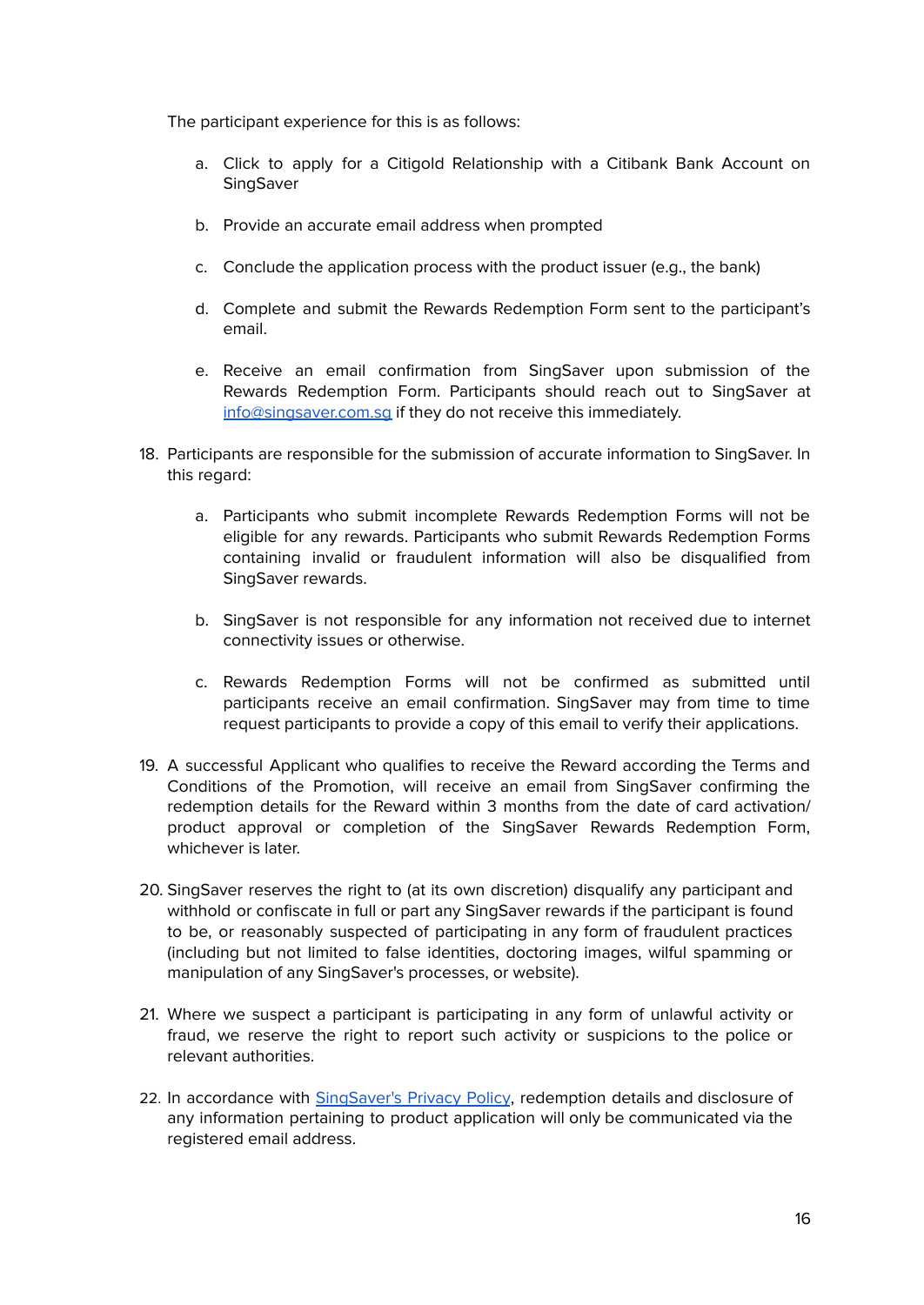### <span id="page-16-0"></span>**Rewards Usage and Validity**

- 23. In the event that SingSaver is unable to supply any specified promotion reward to the eligible Participant, it shall endeavour to supply alternative products or services of similar quality or price to the Participant. In the event delivery of the Reward is delayed, SingSaver will notify the eligible recipients, and make the necessary arrangements to provide the Reward.
- 24. Where the applicable reward includes vouchers for a third-party merchant (including but not limited to Grab, Takashimaya, NTUC, and more), all vouchers issued are subject to the terms and conditions of the vouchers' merchants. SingSaver shall not in any way be liable for any goods or services or the quality or performance of such goods or services supplied by any participating merchant, site or service provider. SingSaver is not responsible for liable in any way for any claims, damages, losses, expenses, liabilities or costs, whether incurred directly or indirectly from the use of such vouchers. Participants should seek redress from and direct any complaints or comments in respect of such goods and services to the respective participating merchant, provider or agent.
- 25. In respect of Grab promotion codes, Participants acknowledge that:
	- a. Requests for Grab promo codes can only be made upon receipt of rewards redemption emails from SingSaver
	- b. Following acknowledgement of the Successful Applicant's eligibility for Grab promotion codes, SingSaver shall email the Grab promo codes to the Successful Applicant's registered email within fourteen (14) business days, and
	- c. Unless otherwise specified, Grab promotion codes will be issued in denominations at SingSaver's discretion, up to the total value of the gift.
- 26. In respect of rewards issued via PayNow, Participants acknowledge that:
	- a. They are responsible for ensuring that the phone number provided in the Rewards Redemption Form is the correct phone number linked to their registered PayNow account.
	- b. SingSaver will not be able to re-issue or refund rewards already transferred to recipient's provided mobile phone number should the mobile phone number be provided in error.
- 27. Any applicable rewards will have a validity of at least 3 weeks from the date of issue from SingSaver to the user. Requests for exceptions on voucher conditions (including but not limited to extending validity dates, amending conditions, or reissuing vouchers) cannot be entertained; no exceptions are possible.
- 28. Unless otherwise stated, all rewards assigned for respective product approvals are not strictly not exchangeable for cash or other gifts / rewards.
- 29. Physical SingSaver rewards (e.g, cash, physical vouchers, or items) that are not claimed within the stipulated collection period will be forfeited without exception. In addition: